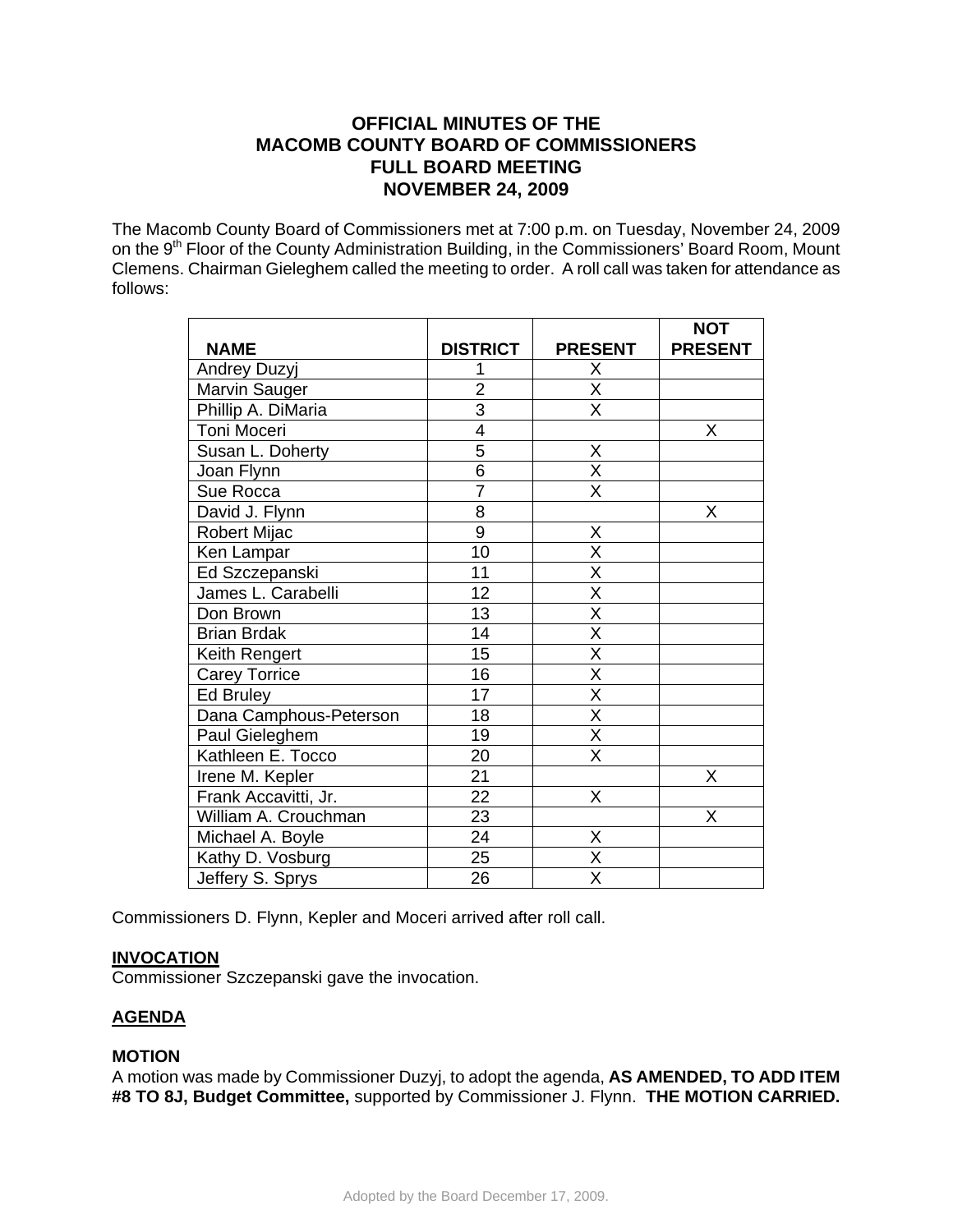# **MINUTES**

## **MOTION**

A motion was made by Commissioner Kepler, to approve the minutes dated October 15, 2009, supported by Commissioner Accavitti. **THE MOTION CARRIED**.

# **PUBLIC PARTICIPATION**

Connie Miller, 26940 Ponchartrain, Harrison Township Donna Cangemi, 11235 Hemlock Drive, Sterling Heights Nancy Reyntens, 1773 Allard, Grosse Pointe Woods Bob Brandenburg, 17396 Delaware, Macomb Jason Blair, 19124 Toepfer, Eastpointe Gary Purcell, 23829 Settlers Drive, Macomb Township

# *COMMITTEE REPORTS*

# **TECHNOLOGY & COMMUNICATIONS COMMITTEE – November 2, 2009**

The clerk read the recommendations from the Technology & Communications Committee and a motion was made by Chair Accavitti, supported by Vice-Chair Boyle, to adopt the committee recommendations:

1. Approve the following miscellaneous department requests:

Ten (10) 1TB and ten (10) 300GB hard drives, One (1) 4/32 SAN switch and associated cabling for the IT Department at a cost not to exceed \$20,605; Funding is available in IT capital fund.

- 2. Adopt the policy on providing cellular/wireless devices to contractors as outlined in correspondence from the IT Director. (Record **NO** votes for Boyle, Sprys and Doherty)
- 3. Support the Governor's letter on Michigan Broadband Projects Round 1 ARRA funding.
- 4. Direct the county's lobbyist to lobby on behalf of the Broadband ARRA Application, which would provide broadband services to the unserved/underserved areas of northern Macomb County.

# **THE MOTION CARRIED.**

# **BUILDING, ROADS AND PUBLIC WORKS COMMITTEE – November 2, 2009**

The clerk read the recommendation from the Building, Roads and Public Works Committee and a motion was made by Chair Duzyj, supported by Vice-Chair Carabelli, to adopt the committee recommendation:

1. Authorize the Macomb County Community Services Agency to extend the North Action Center lease.

# **THE MOTION CARRIED.**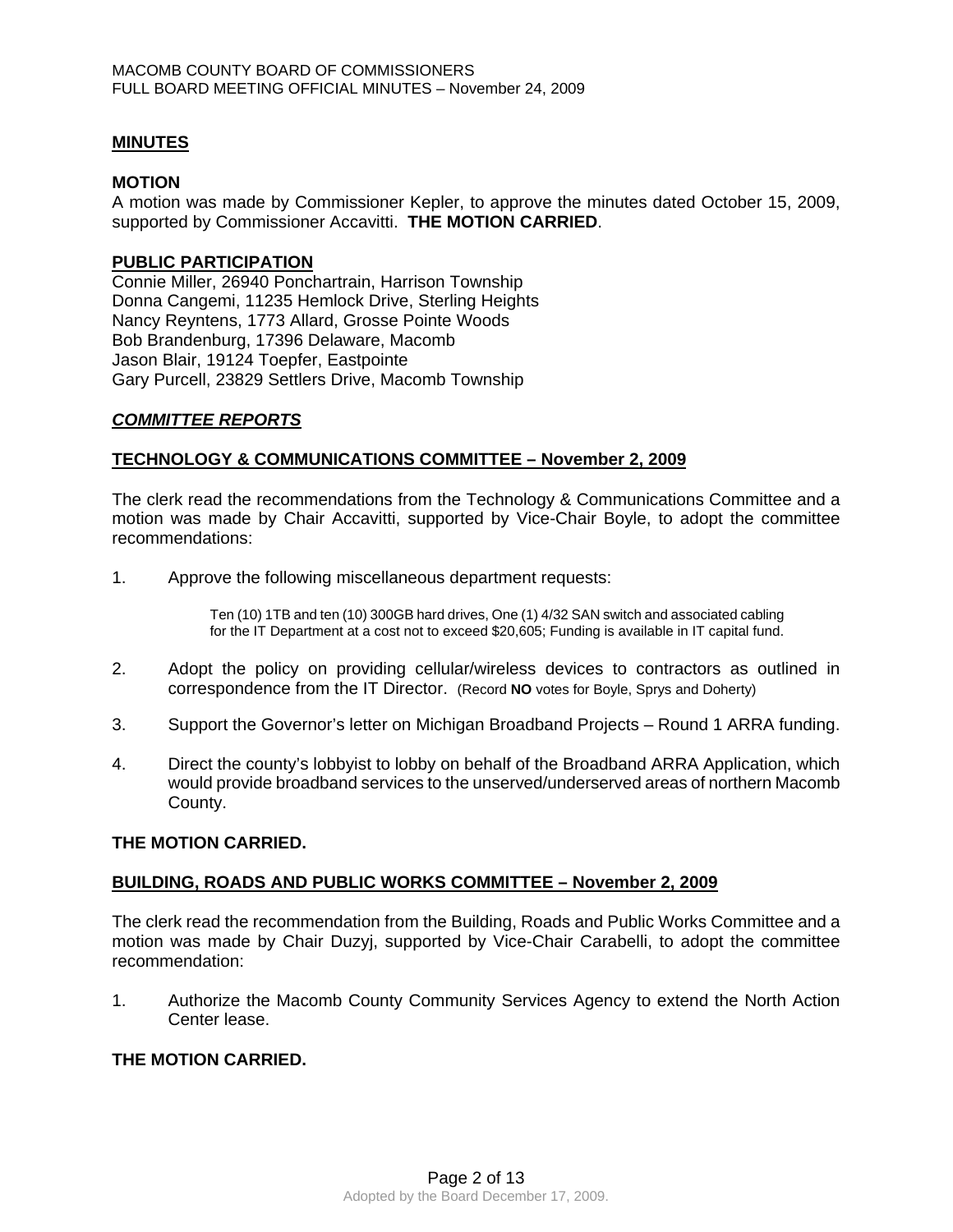# **PUBLIC SAFETY AND CORRECTIONS COMMITTEE – November 3, 2009**

The clerk read the recommendations from the Public Safety and Corrections Committee and a motion was made by Chair DiMaria, supported by Vice-Chair Boyle, to adopt the committee recommendations:

- 1. Authorize that the 50% revenue generated by the Writs, Inc. contract be placed in the Sheriff's Office budget.
- 2. Concur with the Sheriff's Office request for the Finance Department to implement revenue and expenditure line items in the MACE fund for the purpose of depositing forfeiture funds and utilizing them for equipment and supply purchases instead of using general fund dollars.
- 3. Concur with the Sheriff's Office request to purchase a Universal Forensic Extraction Device System. Cost not to exceed \$7,500. Funds are available in MACE forfeiture funds.
- 4. Accept and enter into the 2008 Michigan Citizen Corps Grant Agreement with the Michigan State Police Emergency Management Homeland Security Division in the amount of \$7,646. No local match is required.

# **THE MOTION CARRIED.**

# **ADMINISTRATIVE SERVICES COMMITTEE – November 4, 2009**

The clerk read the recommendations from the Administrative Services Committee and a motion was made by Chair Vosburg, supported by Vice-Chair Sauger, to adopt the committee recommendations:

- 1. Concur with the recommendation of the Director of Risk Management and Safety Department and approve the release of the RFP for occupational health services; current contract expires 12/31/09.
- 2. Authorize the Clerk/Register of Deeds innovative approach to publishing the 2010 Macomb County Directory by accepting orders for, and charging \$2 for each directory; authorize the Clerk/Register of Deeds to award the bid to Detroit Legal News dba Inland Press to print 1,500 copies of the 2010 directory in an amount not to exceed \$2,126; funds are available in the Clerk's printing budget; this resolution risks losing \$966, but could generate net revenue of \$725 after costs.

# **THE MOTION CARRIED.**

# **PLANNING & ECONOMIC DEVELOPMENT COMMITTEE– November 4, 2009**

The clerk read the recommendations from the Planning & Economic Development Committee and a motion was made by Co-Chairs Carabelli & Bruley, supported by Vice-Chair D. Flynn, to adopt the committee recommendations:

1. Authorize the Board Chair to execute a contract amendment that would give Habitat for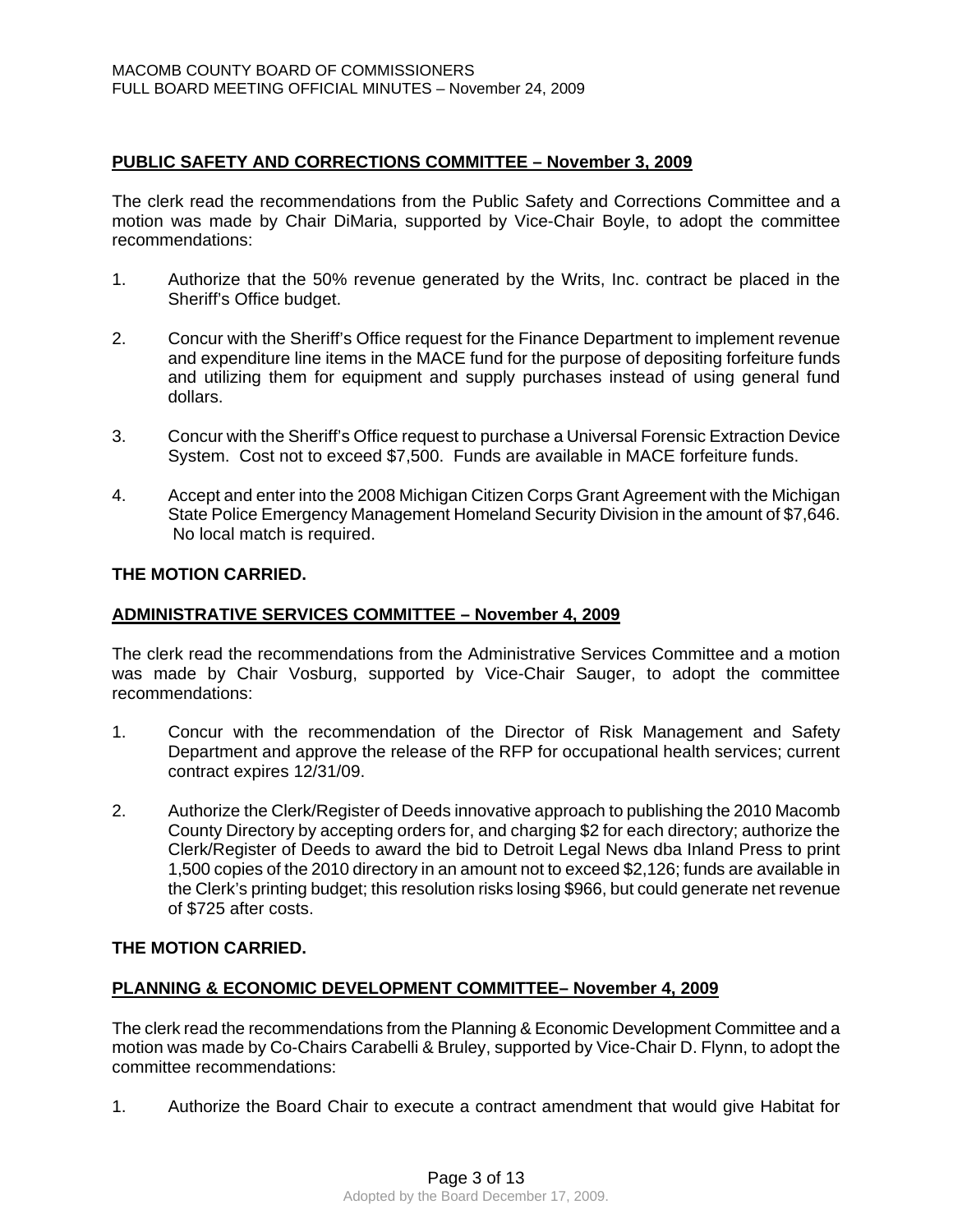Humanity \$107,200 more in home funds for a student built project in Clinton Township.

- 2. Approve the concept of the proposed plan for a bike path that would go along the water and in the water along Selfridge ANG base property.
- 3. Authorize to contract with Marketing Associates to create the 2010 Macomb magazine. There is no cost to the county to produce this magazine.

# **THE MOTION CARRIED.**

# **SPECIAL BUDGET MEETING – November 4, 2009**

The clerk read the recommendations from the Special Budget Committee and a motion was made by Chair Brdak, supported by Vice-Chair Sprys, to adopt the committee recommendations:

Commissioner Doherty asked to separate item #9. There were **NO** objections.

- 1. Approve continuation of the policy adopted on December 13, 2007 which prohibits county commissioners from receiving per diem and mileage compensation above the amount of base salaries unless required by law, which would be for county commissioners sitting on the Community Health Services Board.
- 2. Adopt the 2010 budget reductions for Circuit Court as outlined.
- 3. Adopt the 2010 budget reductions for Probate Court as outlined.
- 4. Adopt the 2010 budget reductions for the Juvenile Justice Center as outlined.
- 5. Adopt the 2010 budget reductions for Corporation Counsel as outlined.
- 6. Adopt the 2010 budget reductions for the Health Department as outlined (\$1,951,350 in cuts and \$148,650 in revenue). (Record NO votes for Doherty, Rengert, Sprys and Vosburg)
- 7. Adopt the 2010 budget reductions for the Parks and Recreation fund as outlined.
- 8. Adopt the 2010 budget reductions for the Resident Adult Hospitalization as outlined.

# **THE MOTION CARRIED.**

# **SEPARATED MOTION**

9. Approve filling of the impending Finance Director vacancy through the performance of an external candidate search; Option B includes a \$25,000 expenditure for a consultant to oversee the search and the layoff of two senior accountants for a net savings below current costs of \$194,123. (Record **NO** votes for Brown, Carabelli, Crouchman, DiMaria, Doherty, Duzyj, J. Flynn, Rengert, Rocca and Vosburg)

# **SUBSTITUTE MOTION**

A substitute motion was made by Commissioner Doherty, to retain a professional services contract for the position of Finance Director for 2010 not to exceed the salary and fringes of the current Finance Director's position and adopt a budgetary savings in the Finance Department of \$219,123, which results in two lay-offs, supported by Commissioner Duzyj.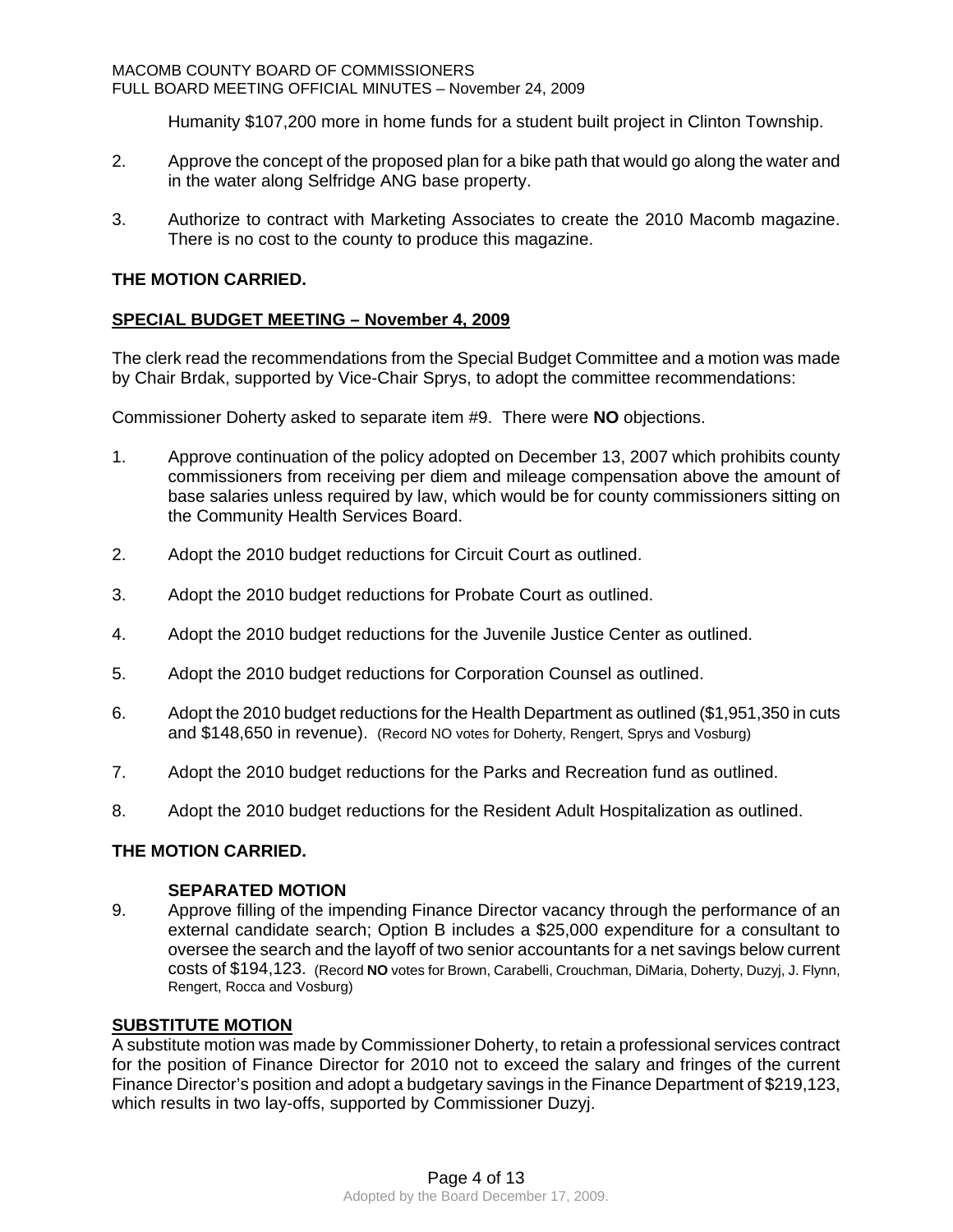# **MOTION TO AMEND SUBSTITUTE MOTION**

A motion to amend was made by Commissioner DiMaria, to stay with the current Assistant Director of Finance and he assume the position of Finance Director, until the County Executive takes over and appoints a Finance Director, supported by Commissioner Carabelli.

A roll call vote was taken on the motion to amend substitute motion:

Voting Yes were: Boyle, Carabelli, DiMaria, Doherty, Duzyj, Rengert, Rocca and Torrice. There were 8 Yes votes.

Voting No were: Accavitti, Brdak, Brown, Bruley, Camphous-Peterson, D. Flynn, J. Flynn, Kepler, Lampar, Mijac, Moceri, Sauger, Sprys, Szczepanski, Tocco, Vosburg and Gieleghem. There were 17 No votes

# **THE MOTION FAILED.**

A roll call vote was taken on the substitute motion:

Voting Yes were: Brown, Carabelli, DiMaria, Doherty, Duzyj, Rengert, Rocca, Torrice and Vosburg. There were 9 Yes votes.

Voting No were: Accavitti, Boyle, Brdak, Bruley, Camphous-Peterson, D. Flynn, J. Flynn, Kepler, Lampar, Mijac, Moceri, Sauger, Sprys, Szczepanski, Tocco and Gieleghem. There were 16 No votes

# **THE MOTION FAILED.**

A roll call vote was taken of the original separated motion:

Voting Yes were: Accavitti, Boyle, Brdak, Bruley, Camphous-Peterson, D. Flynn, J. Flynn, Kepler, Lampar, Mijac, Moceri, Sauger, Sprys, Szczepanski, Tocco, Torrice and Gieleghem.

There were 17 Yes votes.

Voting No were: Brown, Carabelli, DiMaria, Doherty, Duzyj, Rengert, Rocca and Vosburg. There were 8 No votes.

# **THE MOTION CARRIED.**

# **SENIOR SERVICES COMMITTEE– November 5, 2009**

The clerk read the recommendation from the Senior Services Committee and a motion was made by Chair Rocca, supported by Vice-Chair Moceri, to adopt the committee recommendation:

1. Accept SMART Specialized Services Operating Assistance Program third-party contract for fiscal year 2010.

# **THE MOTION CARRIED.**

# **PUBLIC SERVICES COMMITTEE – November 5, 2009**

The clerk read the recommendation from the Public Services Committee and a motion was made by Chair Torrice, supported by Commissioner Accavitti, to adopt the committee recommendation:

1. Authorize the Macomb County Community Services Agency to receive \$39,732 from Suburban Mobility Authority for Regional Transportation (SMART) under the Specialized Services Operating Assistance Program.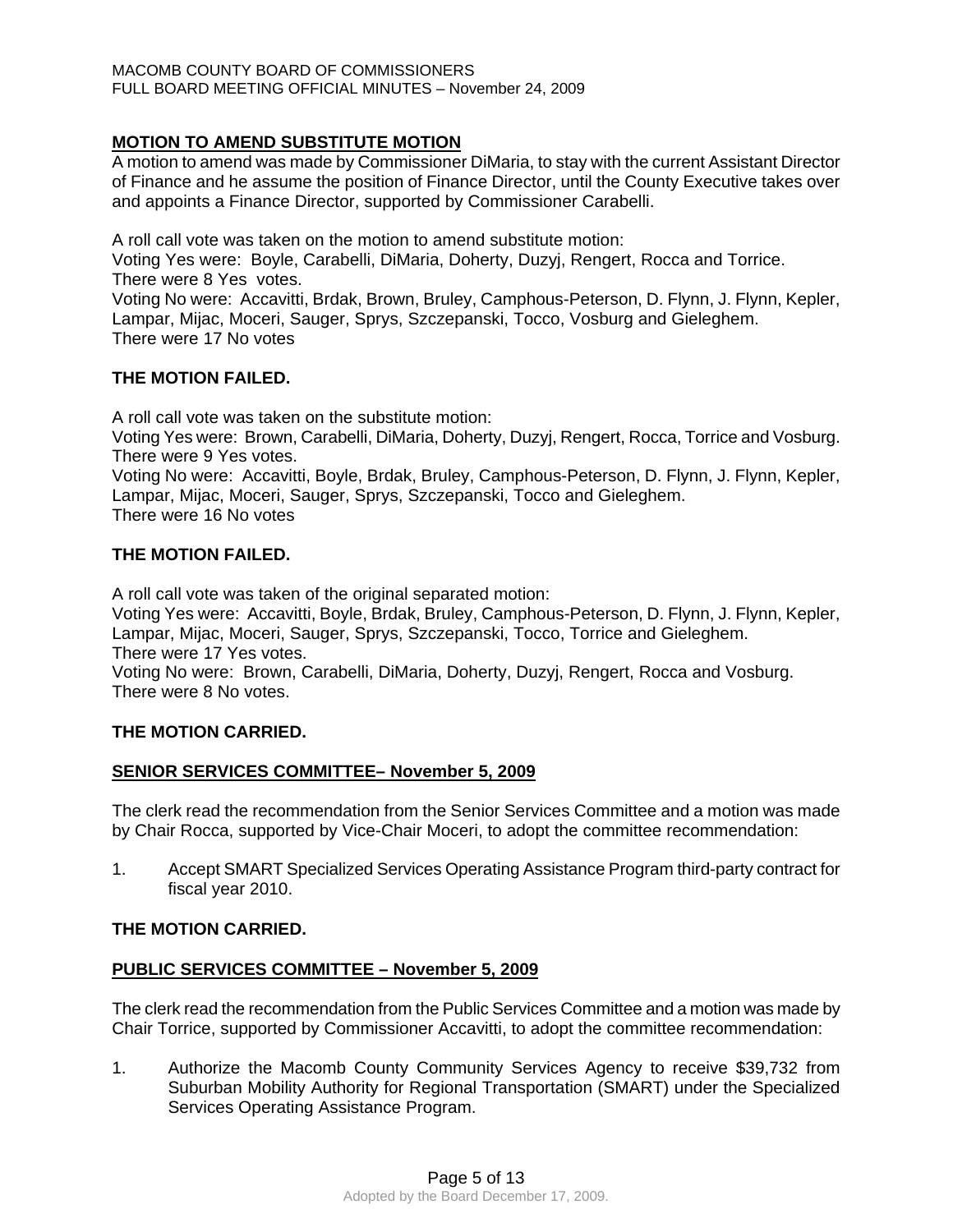# **THE MOTION CARRIED.**

## **PERSONNEL COMMITTEE – November 23, 2009**

The clerk read the recommendations from the Personnel Committee and a motion was made by Chair Mijac, supported by Vice-Chair Tocco, to adopt the committee recommendations:

Commissioner Camphous-Peterson asked to separate item #4. There were **NO** objections.

1. Approve reconfirmation of the following vacancies: (Record **NO** vote for Duzyj)

| TWO CASE MANAGER II'S | COMMUNITY MENTAL HEALTH     |
|-----------------------|-----------------------------|
| TWO REGISTERED NURSES | COMMUNITY MENTAL HEALTH     |
| ONE CASE MANAGER      | MACOMB/ST. CLAIR EMPLOYMENT |
|                       | AND TRAINING AGENCY         |

- 2. Approve the reconfirmation of one vacant Administrative Assistant III position and reclassify it to one Administrative Assistant I position in the Community Mental Health Department.
- 3. Approve immediate reconfirmation of vacancies in the Treasurer's Office.
- 5. Approve the revised reconfirmation policy as outlined.
- 6. Approve waiving of the hiring freeze and authorize the Health Department to immediately fill two part-time Vision and Hearing Technician positions.
- 7. Approve the reclassification of one Typist Clerk I/II position to one Typist Clerk III position in the Veterans Services Department.
- 8. Approve the addition of one part-time Account Clerk IV position in the Weatherization Program at the Community Services Agency.
- 9. Approve the continuation of the alternative work schedule and the voluntary four day work week for 2010.
- 10. Approve a request for proposal (RFP) be prepared and issued for the county's Employee Assistance Program services as currently provided.

# **THE MOTION CARRIED.**

# **SEPARATED MOTION**

4. Approve the elimination of three non-union part-time co-op positions from the Clerk/Register of Deeds budget effective December 1, 2009; reclassification of one AFSCME Account Clerk III position in the Clerk budget, currently assigned to the Elections Department, to an AFSCME Election Specialist position in the Clerk budget with a minimum salary of \$33,638 and a maximum salary of \$40,773, effective December 23, 2009; reclassification of one AFSCME Typist Clerk I/II position in the Clerk budget, currently assigned to the Elections Department, to an AFSCME Election Specialist position in the Clerk budget with a minimum salary of \$33,638 and a maximum salary of \$40,773, effective December 23, 2009; allocation of \$24,465.69 of the annual savings from the elimination of the co-op positions to cover the entire annual cost of the Election Specialist reclassifications, effective December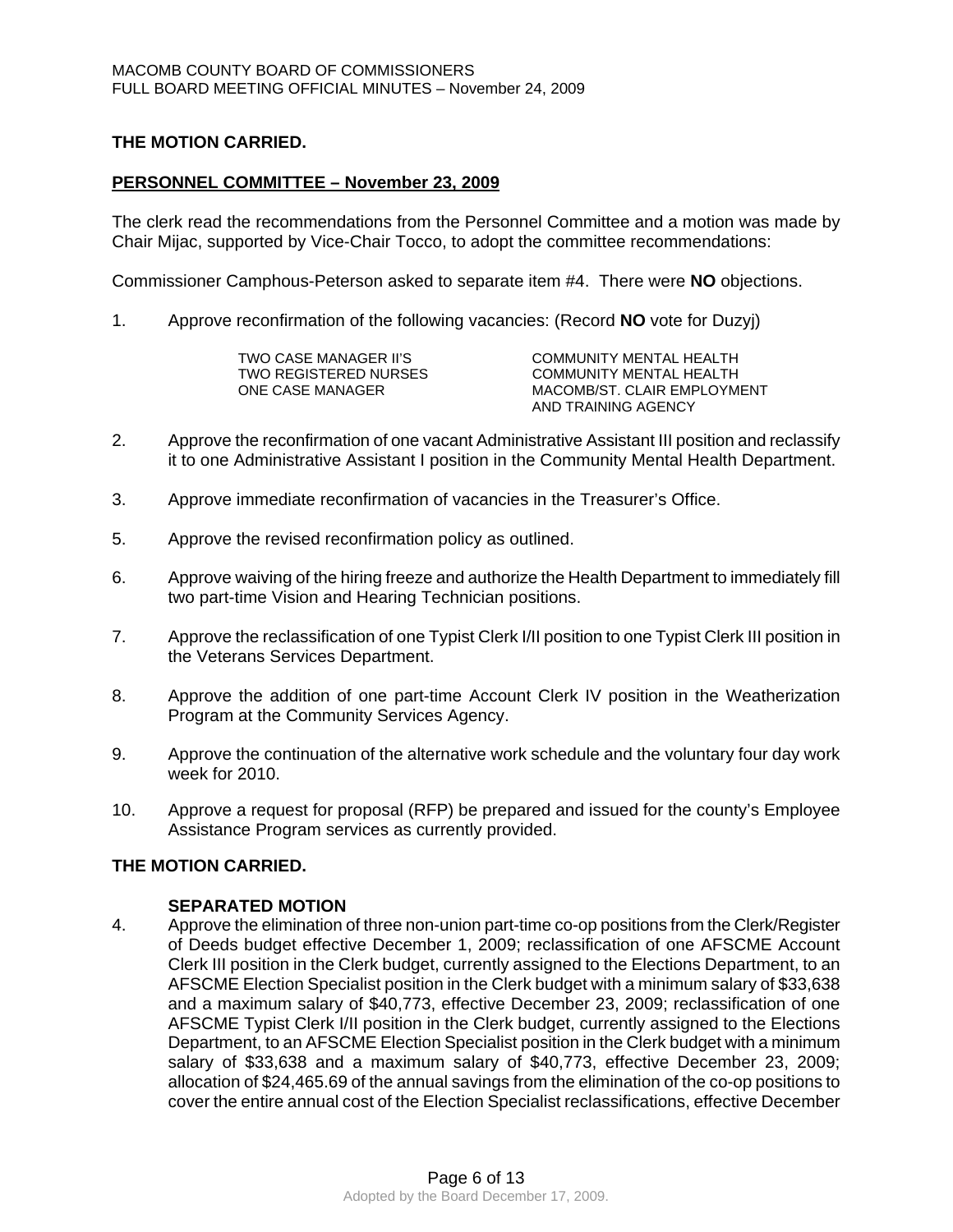23, 2009; direct the Human Resources Department to post the positions immediately; this resolution generates additional annual savings of \$2,144.31, which shall be used if a concurrent resolution is adopted. (Record **NO** vote for Doherty)

# **MOTION TO POSTPONE**

A motion was made by Commissioner Camphous-Peterson, to postpone this item for 30 days, supported by Commissioner Duzyj.

# **THE MOTION TO POSTPONE FAILED.**

#### **THE SEPARATED MOTION CARRIED.**

#### **BUDGET COMMITTEE – November 23, 2009**

The clerk read the recommendations from the Budget Committee and a motion was made by Chair Brdak, supported by Vice-Chair Sprys, to adopt the committee recommendations:

Commissioner Vosburg asked to separate item #1. There were **NO** objections.

2. Approve the following payments from the environmental problems: Lake/River fund:

\$8,333.33 to Ray Township to clean drainage course #3;

\$40,000 to the City of Sterling Heights for Jaycee Park Bank Stabilization and

\$40,000 to the City of Sterling Heights for Gibson Drain Bank Erosion Restoration.

- 3. Adopt the 2010 budget reductions for the Community Mental Health programs as outlined.
- 4. Adopt the 2010 budget reductions for the Community Mental Health substance abuse programs as outlined.
- 5. Adopt the 2010 budget reductions in the amount of \$86,411 for the Protective Services Division (Blue Coats) as outlined. (Record **NO** vote for Doherty, Duzyj and Rengert)
- 6. Adopt the 2010 budget reductions for the Risk Management and Safety Department with a reduction of premium cost by \$27,000.
- 7. Adopt the 2010 budget reductions for the Civil Services Board in the amount of \$2,050.
- 8. Any position reduction approved at November budget meetings will be effective on January 5, 2010 or as soon as administratively possible after that date.

# **THE MOTION CARRIED.**

# **SEPARATED MOTION**

1. Approve the Apportionment Commission budget in the amount of \$56,915.

# **THE MOTION CARRIED.**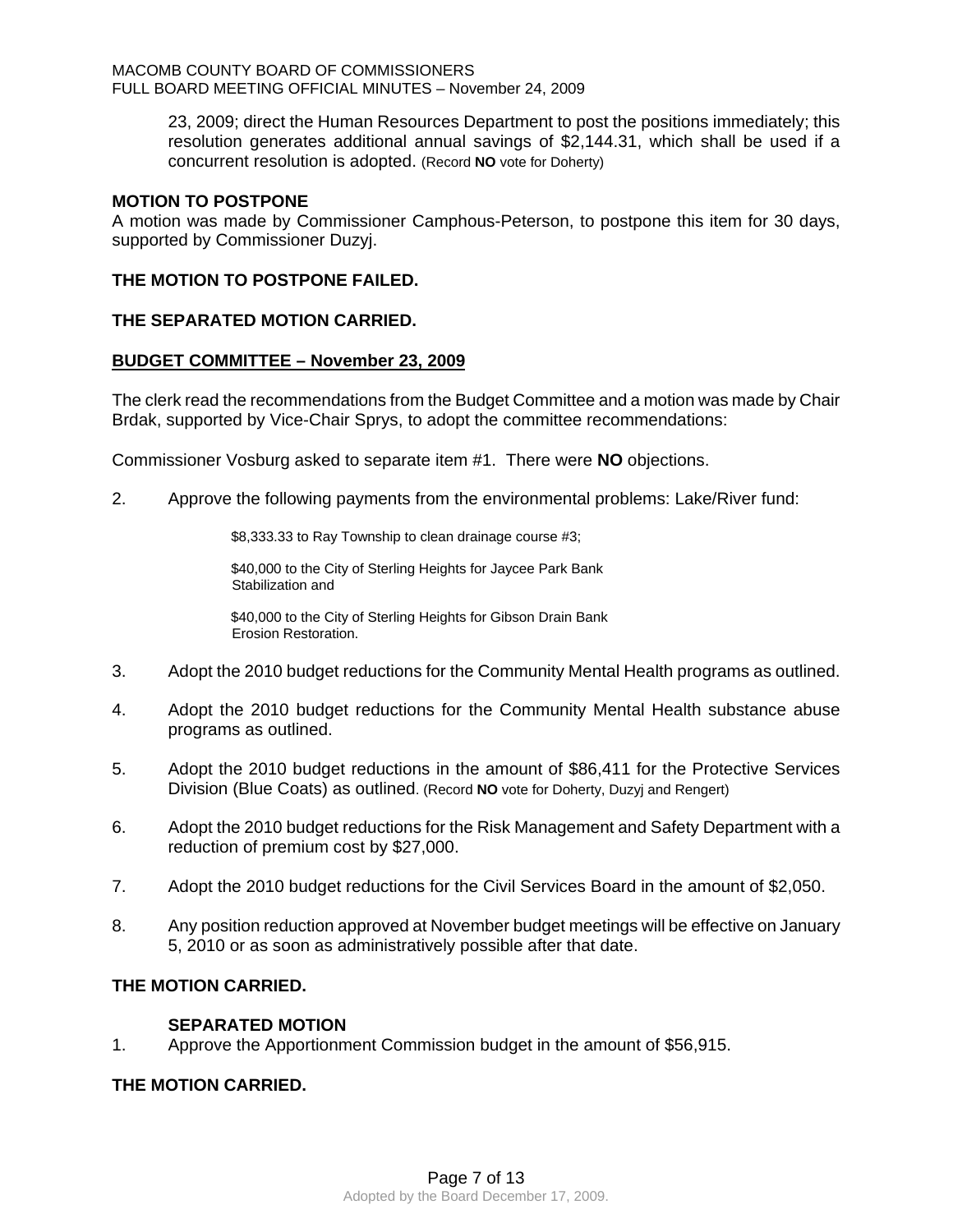#### MACOMB COUNTY BOARD OF COMMISSIONERS FULL BOARD MEETING OFFICIAL MINUTES – November 24, 2009

# **FINANCE COMMITTEE – November 24, 2009**

The clerk read the recommendations from the Finance Committee and a motion was made by Chair Kepler, supported by Vice-Chair Bruley, to adopt the committee recommendations:

Commissioner Doherty asked to separate item #5. There were **NO** objections.

1. Approve the following:

Delta Dental as the dental PPO provider;

Accept the Golden Dental HMO's best and final offer that requires no union negotiations as the 2010 renewal, until such time the health care RFP task force's recommendation to change providers to the most cost-effective dental HMO plan can be implemented pursuant to union negotiations;

Accept the Blue Cross Blue Shield self-insured vision plan for the 2010 renewal, until such time the health care RFP task force's recommendation to change providers to SVS fully-insured vision can be implemented pursuant to union negotiations;

Blue Cross Blue Shield as the medical PPO and stop/loss provider;

Health Alliance Plan (HAP) and Blue Care Network (BCN) as the medical HMO's and Accept the Blue Cross Blue Shield Medco proposal as the Pharmacy Benefit Manager effective January 2, 2010; this proposal was the most cost-effective plan received during the RFP bid process.

- 2. Approve the publication of Macomb County services and phone numbers, county logo and artwork in the 2010 AT&T yellow pages at no cost to Macomb County; the Board of Commissioners grants permission to the AT&T yellow pages to use the designation "official yellow pages of Macomb County"; further, to approve the continuation of the advertising contract at \$255.50 per month.
- 3. Approve the monthly bills and authorize payment; further, to approve the payroll in the amount of \$15,127,803.88 with necessary modifications to the appropriations. (Sprys abstaining from bills for Sprys – Fees defense Attorneys; Torrice abstaining from bills for Torrice & Zalewski, PLLC)
- 4. Concur in the following recommendations of Corporation Counsel: concerning the case of Sandra and Emmett Barnes vs. Macomb County and the case of Macomb County vs. Benefit Control Method.

# **THE MOTION CARRIED.**

**SEPARATED MOTION**<br>5. Approve implementation Approve implementation of the AMWINS/United American Plan (a fully-insured retiree health plan) for all Medicare-eligible retires effective January 1, 2010; it is further recommended that all Non-Medicare eligible retirees move to The Blue Cross Blue Shield PPO Plan #6 (the recent union negotiated PPO for active employees) effective January 1, 2010; the estimated savings for both actions is approximately \$3.5 million for 2010, which together with anticipated budget committee action on November 23, 2009 and November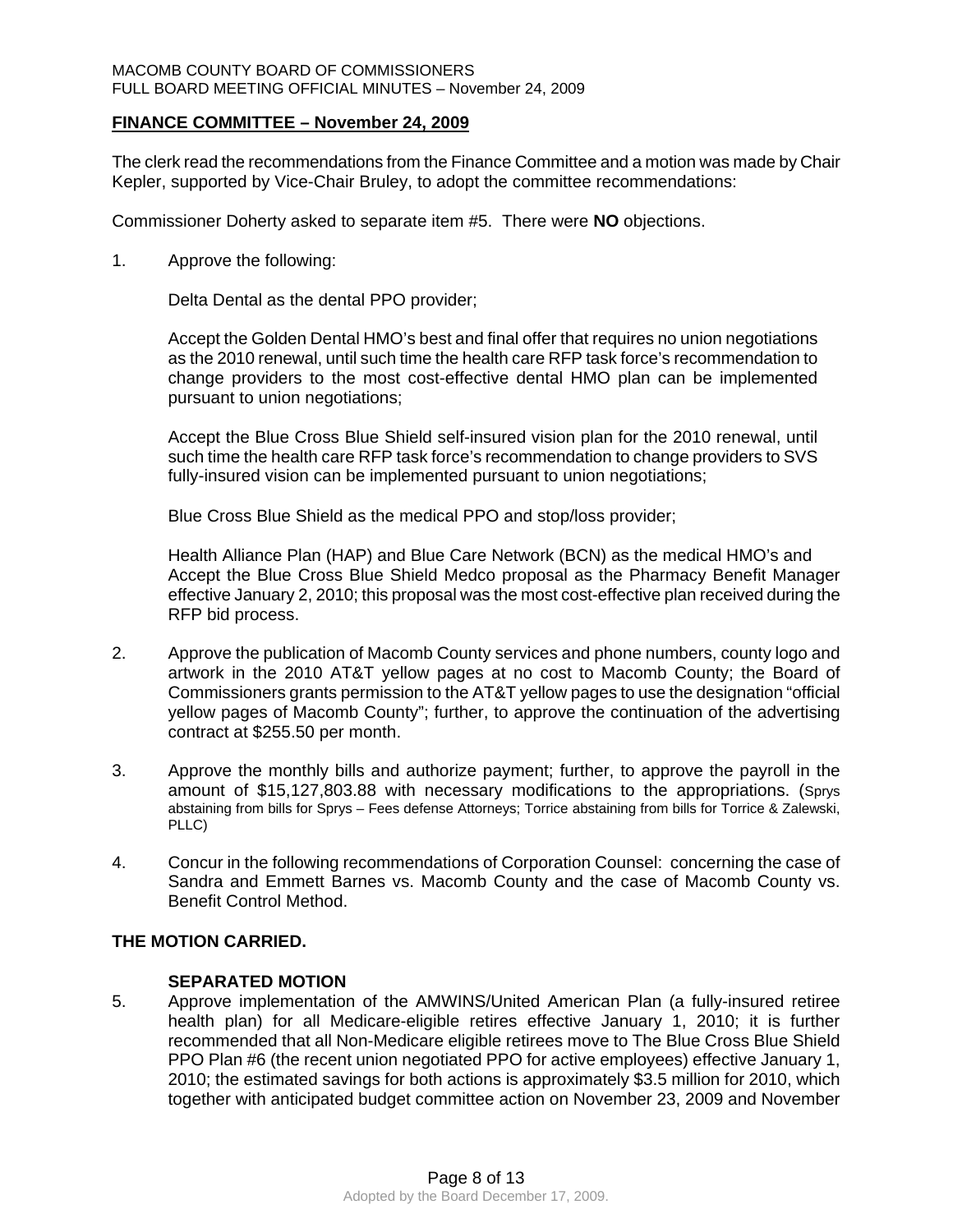24, 2009, will result in a projected 2010 surplus of \$2,467,687; it is further recommended that the anticipated surplus of \$2,467,687 be credited back to all operating departments for the 2010 budget year in the same ratio used to allocate the cost of the initial projected deficit of \$15,711,382; further, that the credit first be used to offset any reduction target not met by an individual department; any remainder may be used as credit toward further budget reduction requirements anticipated for the 2011 budget year or to reduce the level of 2010 budget cuts previously approved by the budget committee. (Roll Call Vote: Yes-Accavitti, Boyle, Brdak, Brown, Camphous-Peterson, Carabelli, DiMaria, Duzyj, D. Flynn, J. Flynn, Gieleghem, Lampar, Mijac, Moceri, Rengert, Rocca, Sauger, Sprys, Szczepanski, Tocco, Vosburg, Bruley and Kepler; No-Doherty)

Commissioner Doherty asked to separate into three motions:

# **MOTION**

A motion was made to approve the implementation of the AMWINS/United American Plan (a fullyinsured retiree health plan) for all Medicare-eligible retires effective January 1, 2010.

A roll call vote was taken: All Commissioners voted Yes.

# **THE MOTION CARRIED.**

# **MOTION**

A motion was made that all Non-Medicare eligible retirees move to The Blue Cross Blue Shield PPO Plan #6 (the recent union negotiated PPO for active employees) effective January 1, 2010; the estimated savings for both actions is approximately \$3.5 million for 2010, which together with anticipated budget committee action on November 23, 2009 and November 24, 2009, will result in a projected 2010 surplus of \$2,467,687.

**THE MOTION CARRIED.** (Record NO vote Doherty)

# **MOTION**

A motion was made that the anticipated surplus of \$2,467,687 be credited back to all operating departments for the 2010 budget year in the same ratio used to allocate the cost of the initial projected deficit of \$15,711,382; further, that the credit first be used to offset any reduction target not met by an individual department; any remainder may be used as credit toward further budget reduction requirements anticipated for the 2011 budget year or to reduce the level of 2010 budget cuts previously approved by the budget committee.

A roll call vote was taken:

**THE MOTION CARRIED. (Record NO votes Doherty, Rengert and Vosburg)** 

# **SPECIAL BUDGET COMMITTEE – November 24, 2009**

The clerk read the recommendations from the Budget Committee and a motion was made by Chair Brdak, supported by Vice-Chair Sprys, to adopt the committee recommendations:

1. Adopt the 2010 budget reductions in the amount of \$735,269 for the Prosecuting Attorney. Further, the Prosecuting Attorney will be allowed to fill all vacancies as they occur in 2010. (Roll Call Vote: Yes-Accavitti, Boyle, Brdak, Bruley, Camphous-Peterson, D. Flynn, Gieleghem, Kepler, Lampar, Mijac, Moceri, Sprys, Szczepanski and Tocco; No-Brown, Carabelli, DiMaria, Doherty, Duzyj, J. Flynn, Rengert, Rocca, Sauger and Vosburg)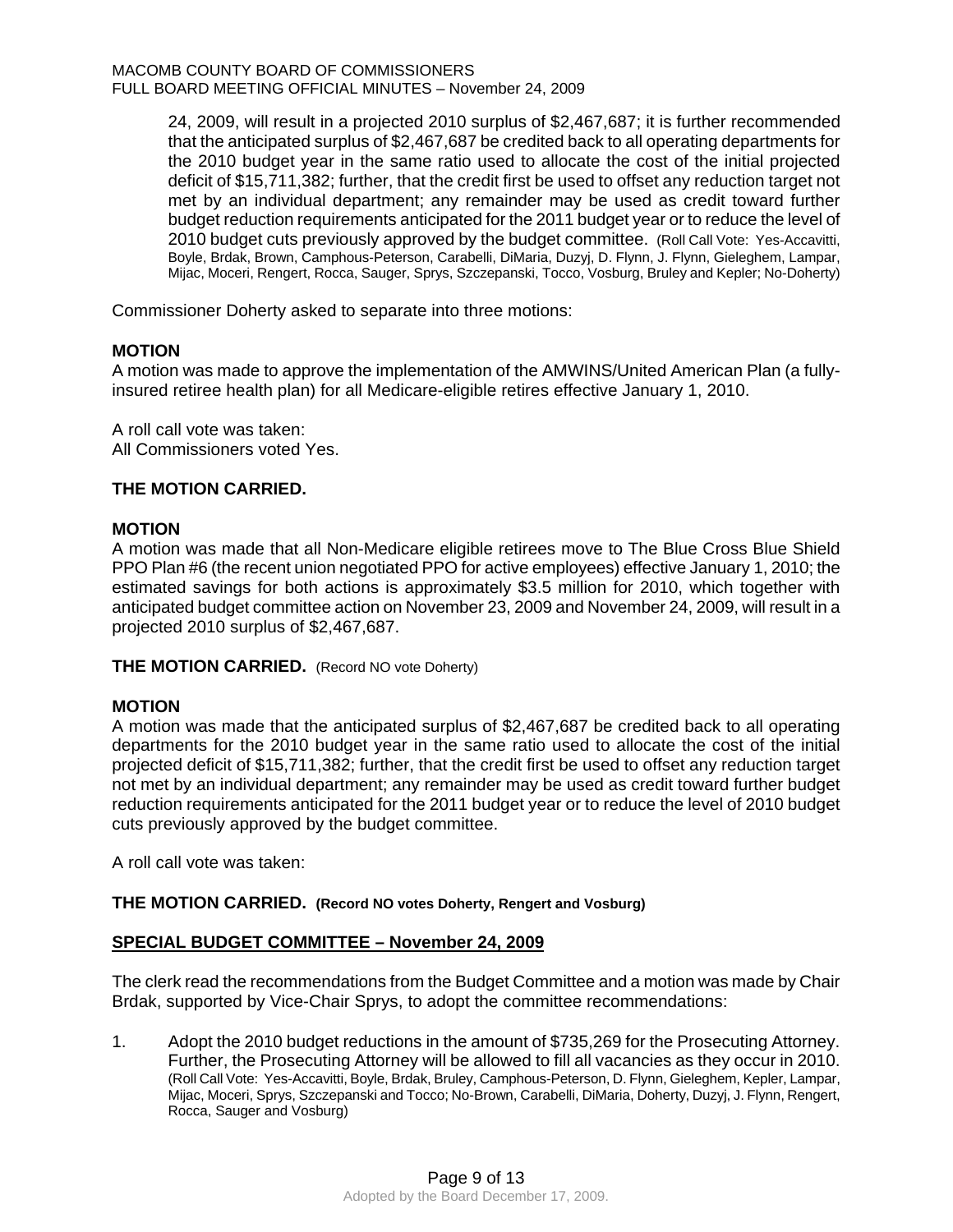# **THE MOTION CARRIED.**

## **MOTION**

Chair Gieleghem moved that the approved cuts in agreement for the Sheriff's Office be carried forward from committee. There were NO objections.

# **THE MOTION CARRIED.**

#### **RESOLUTIONS/TRIBUTES**

#### **MOTION**

A motion was made by Commissioner Doherty, to adopt the following Resolutions in their entirety, supported by Commissioner D. Flynn.

| Res. No. 09-97  | Commending the Ukrainian Culture Center on Their 30 <sup>th</sup> Anniversary (offered<br>by Duzyj; recommended by Buildings, Roads & Public Works Committee on 11/02/09)  |  |  |  |
|-----------------|----------------------------------------------------------------------------------------------------------------------------------------------------------------------------|--|--|--|
| Res. No. 09-100 | Requesting the State of Michigan's Continued Support of the Michigan State<br>Fair (offered by Bruley; recommended by PED Committee on 11/04/09)                           |  |  |  |
| Res. No. 09-98  | Commending Grace Shore on Being Named "Michigan Chamber<br>Professional of the Year" (offered by D. Flynn; recommended by Finance Committee on<br>11/24/09)                |  |  |  |
| Res. No. 09-99  | Commending Jan Wilson on Her Retirement from the City of Fraser (offered<br>by Tocco; recommended by Finance Committee on 11/24/09)                                        |  |  |  |
| Res. No. 09-103 | Commending and Thanking Qidong for Hosting the Macomb County<br>Delegation (offered by Chairman; recommended by Finance Committee on 11/24/09)                             |  |  |  |
| Res. No. 09-104 | Commending and Thanking Nantong for Hosting the Macomb County<br>Delegation (offered by Chairman; recommended by Finance Committee on 11/24/09)                            |  |  |  |
| Res. No. 09-105 | Commending and Thanking Shanghai International Autocity for Hosting the<br>Macomb County Delegation (offered by Chairman; recommended by Finance<br>Committee on 11/24/09) |  |  |  |
| Res. No. 09-106 | Commending and Thanking Zhabei for Hosting the Macomb County<br>Delegation (offered by Chairman; recommended by Finance Committee on 11/24/09)                             |  |  |  |

# **THE MOTION CARRIED.**

#### **SEPARATED RESOLUTIONS**

## **MOTION**

A motion was made by Commissioner Duzyj, supported by Commissioner Boyle to adopt the following resolution:

Res. No. 09-101 Full Faith and Credit resolution for the 8 % Mile Relief Drain Drainage District Bonds (offered by Duzyj; recommended by Buildings, Roads and Public Works Committee on 11/02/09)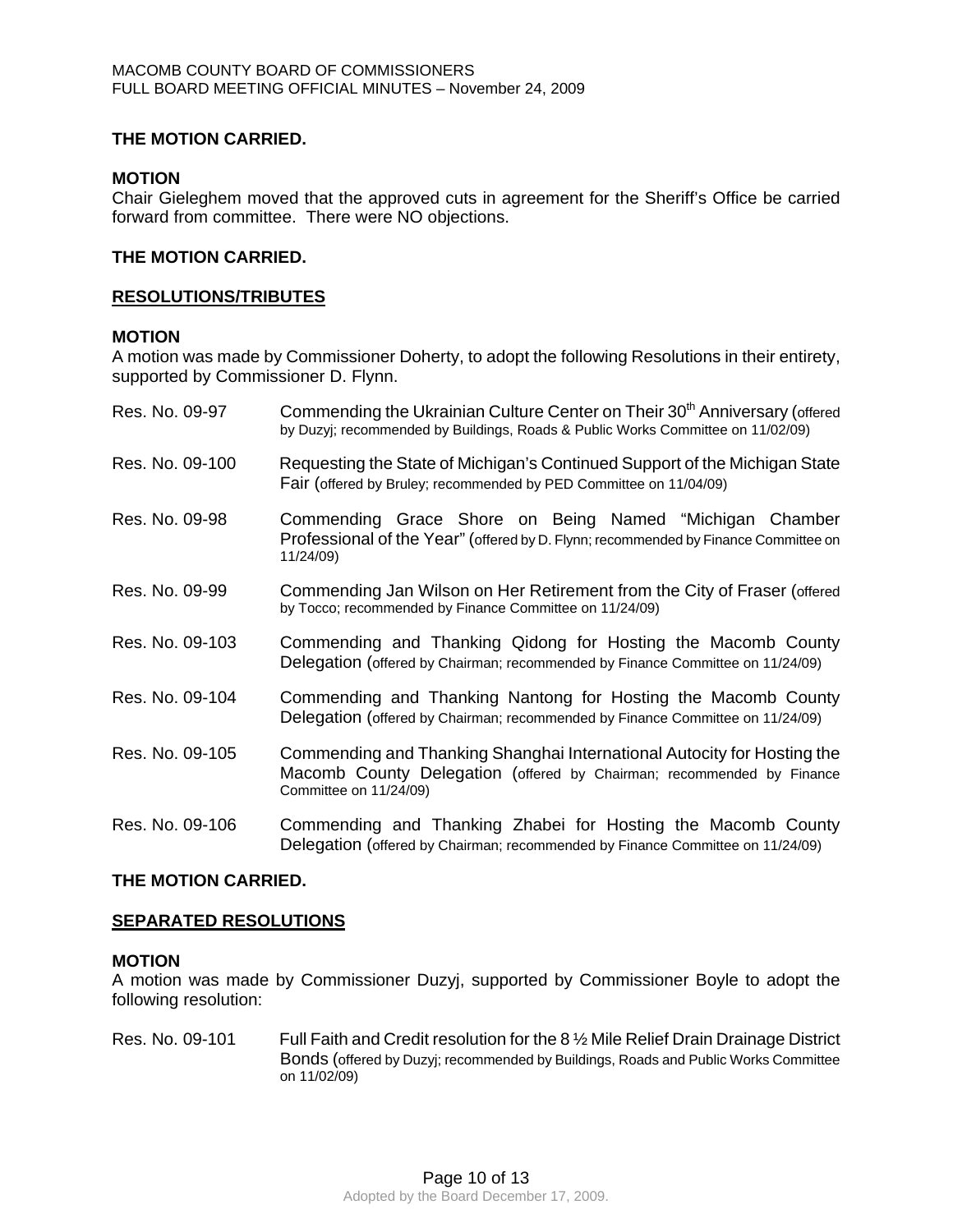A roll call vote was taken: All Commissioners voted Yes.

# **THE MOTION CARRIED.**

# **MOTION**

A motion was made by Commissioner Duzyj, supported by Commissioner Carabelli to adopt the following resolution:

Res. No. 09-102 Full Faith and Credit resolution for the Oakland-Macomb Interceptor Drain Drainage District Bonds (offered by Duzyj; recommended by Buildings, Roads and Public Works Committee on 11/02/09)

A roll call vote was taken: All Commissioners voted Yes.

# **THE MOTION CARRIED.**

# **ITEM WAIVED BY COURTS AND LEGAL AFFAIRS COMMITTEE CHAIR**

# **MOTION**

A motion was made by Commissioner Kepler, to approve the following item that was waived by the Chair of the Courts and Legal Affairs Committee, supported by Commissioner Camphous-Peterson:

1. Approve Fiscal Year 2010 Access and Visitation Contract in the amount of \$13,500.00, which is 100% federally funded. This contract covers the period of October 1, 2009 through September 30, 2010.

# **THE MOTION CARRIED.**

# **ITEM WAIVED BY PUBLIC SERVICES COMMITTEE CHAIR**

# **MOTION**

A motion was made by Commissioner Duzyj, to approve the following item that was waived by the Chair of the Public Services Committee, supported by Commissioner Torrice:

1. Authorize Community Services Agency to receive Community Development Block Grant funds from City of Warren in the amount of \$3,500.

# **THE MOTION CARRIED.**

# **REQUEST TO PURCHASE PREVIOUS SERVICE TIME**

# **MOTION**

A motion was made by Commissioner Brown, to approve request to purchase previous service time by Loreen DeRush, supported by Commissioner Vosburg.

#### **THE MOTION CARRIED.** (Record NO vote for Duzyj)

#### **NEW BUSINESS**

Commissioner Brown requested the Rules Committee review waiving the reading of the motions of the committees at Full Board.

Commissioner Torrice thanked Commissioner Boyle for attending the Veterans fundraiser.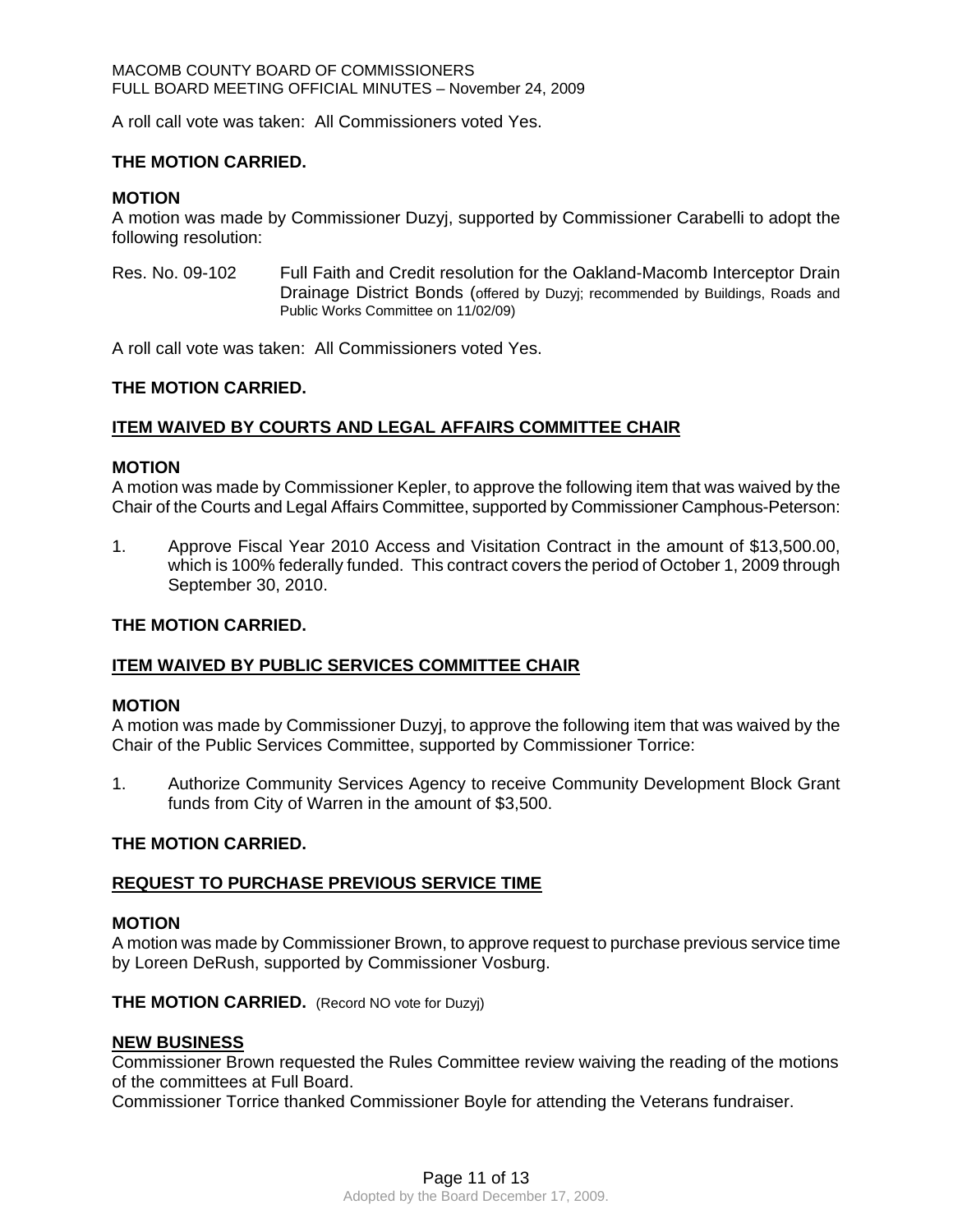#### MACOMB COUNTY BOARD OF COMMISSIONERS FULL BOARD MEETING OFFICIAL MINUTES – November 24, 2009

Commissioner Sauger spoke regarding former Commissioner Haggerty wanting to waive the reading of the motions and it not passing Full Board.

## **PUBLIC PARTICIPATION**

Chuck Seidelman; 23265 Liberty Street, St. Clair Shores, Director of Juvenile Justice Center

# **ROLL CALL**

|                        |                 |                         | <b>NOT</b>     |
|------------------------|-----------------|-------------------------|----------------|
| <b>NAME</b>            | <b>DISTRICT</b> | <b>PRESENT</b>          | <b>PRESENT</b> |
| Andrey Duzyj           |                 | X                       |                |
| Marvin Sauger          | $\overline{2}$  | Χ                       |                |
| Phillip A. DiMaria     | $\overline{3}$  | $\overline{\mathsf{x}}$ |                |
| Toni Moceri            | 4               | $\overline{\mathsf{x}}$ |                |
| Susan L. Doherty       | 5               | X                       |                |
| Joan Flynn             | $\overline{6}$  | $\overline{\mathsf{x}}$ |                |
| Sue Rocca              | $\overline{7}$  | $\overline{\mathsf{x}}$ |                |
| David J. Flynn         | 8               | Χ                       |                |
| Robert Mijac           | $\overline{9}$  | $\overline{\mathsf{x}}$ |                |
| Ken Lampar             | 10              | $\overline{\mathsf{x}}$ |                |
| Ed Szczepanski         | 11              | $\overline{\mathsf{x}}$ |                |
| James L. Carabelli     | 12              | $\overline{\mathsf{X}}$ |                |
| Don Brown              | 13              | $\overline{\mathsf{x}}$ |                |
| <b>Brian Brdak</b>     | 14              | X                       |                |
| Keith Rengert          | 15              | $\overline{\mathsf{x}}$ |                |
| <b>Carey Torrice</b>   | 16              | $\overline{\mathsf{x}}$ |                |
| <b>Ed Bruley</b>       | 17              | $\overline{\mathsf{x}}$ |                |
| Dana Camphous-Peterson | 18              | $\overline{\mathsf{x}}$ |                |
| Paul Gieleghem         | 19              | X                       |                |
| Kathleen E. Tocco      | 20              | $\overline{\mathsf{x}}$ |                |
| Irene M. Kepler        | 21              | X                       |                |
| Frank Accavitti, Jr.   | 22              | X                       |                |
| William A. Crouchman   | 23              |                         | Χ              |
| Michael A. Boyle       | $\overline{24}$ | Χ                       |                |
| Kathy D. Vosburg       | 25              | $\overline{\mathsf{x}}$ |                |
| Jeffery S. Sprys       | 26              | $\overline{\mathsf{x}}$ |                |

# **ADJOURNMENT**

#### **MOTION**

 $\overline{a}$ 

A motion was made by Commissioner Duzyj, to adjourn, supported by Commissioner Accavitti. **THE MOTION CARRIED.** 

Chair Gieleghem adjourned the meeting at 8:53 p.m., until the call of the Chair.